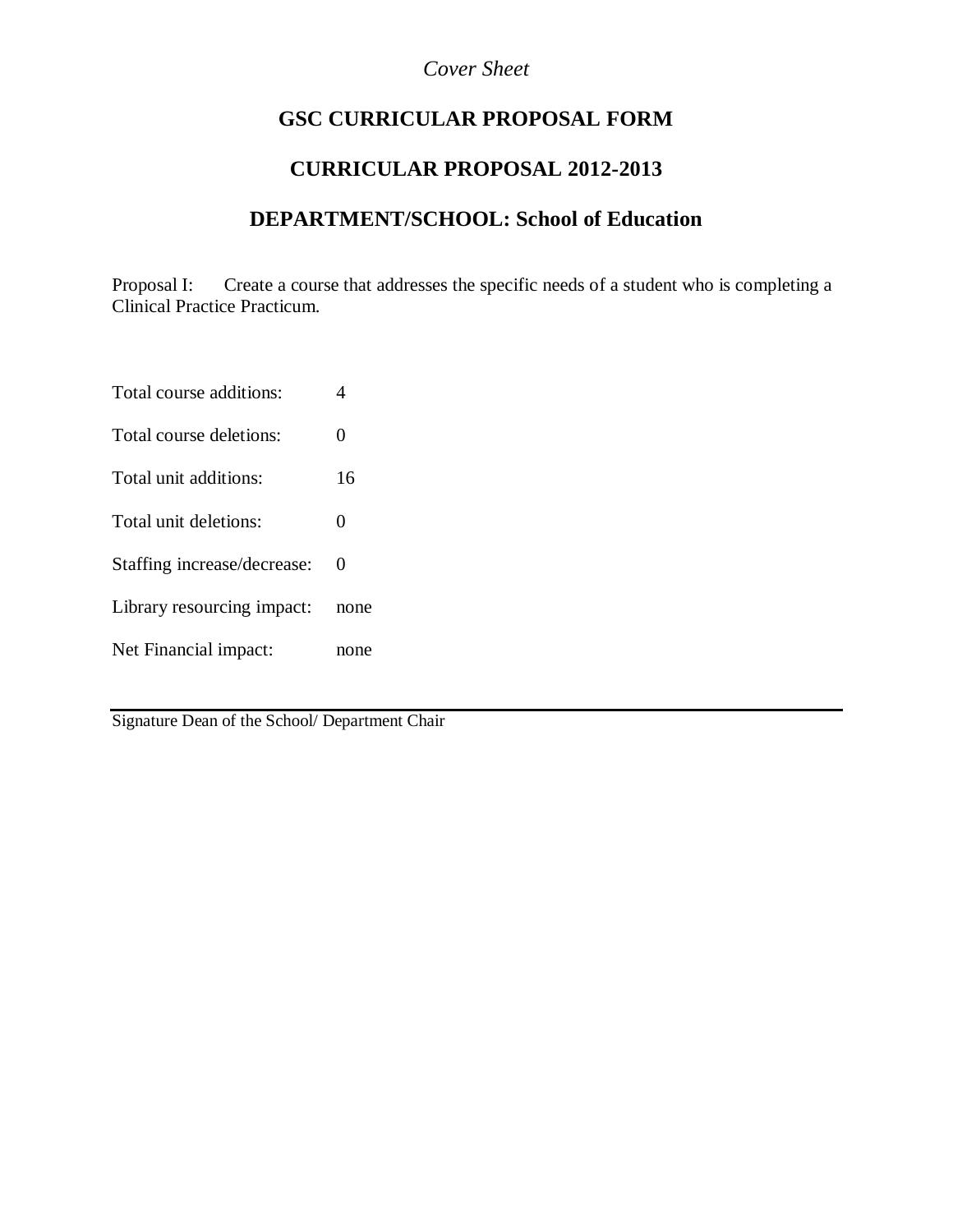# **DEPARTMENT/SCHOOL School of Education**

## **Programs: Master of Arts in Teaching (MAT)**

## **PROPOSAL I: Create a course that addresses the specific needs of a candidate who is completing a Clinical Practice Practicum.**

### **Rationale:**

Recently, the School of Education (SoE) has experienced an influx of candidates who hold a preliminary California teaching credential and are seeking an additional credential (second) credential.

These candidates must complete all coursework unique to the additional credential. For example, a multiple subject credential holder seeking a special education credential must complete all courses for the special education credential that were not completed in the multiple subject credential.

With regard to Clinical Practice (Student Teaching) for these candidates, the California Commission for Teacher Credentialing (CCTC) has urged universities to evaluate each candidate for the completion of the Clinical Practice standards completed in the first credential and require the candidate only to complete those standards that are unique to the second credential, as is done for coursework.

The SoE developed a plan and format for this work and received approval directly from the CCTC.

The SoE now seeks to create a course that specifically includes the term *practicum* to ensure that both candidates and school districts understand the unique nature of this form of Clinical Practice.

#### **Old Course Description:** None

#### **New Course Description:**

## **EDU XXX (4) CLINICAL PRACTICE PRACTICUM—Education Specialist, Mild/Moderate**

This Clinical Practice practicum experience provides the Mild/Moderate Education Specialist candidate with the opportunity to work directly with learners with the support of a district cooperating teacher and a university supervisor. This course is designed for those candidates who hold a valid preliminary credential in the state of California and are seeking an additional preliminary credential in a new area. Candidates learn to manage and apply instructional strategies unique to the new credential with the support of a district Cooperating Teacher and a University Supervisor. Graded Credit/No Credit.

*Prerequisite: Approval for Clinical Practice Practicum and completion of all Teacher Education admission requirements.*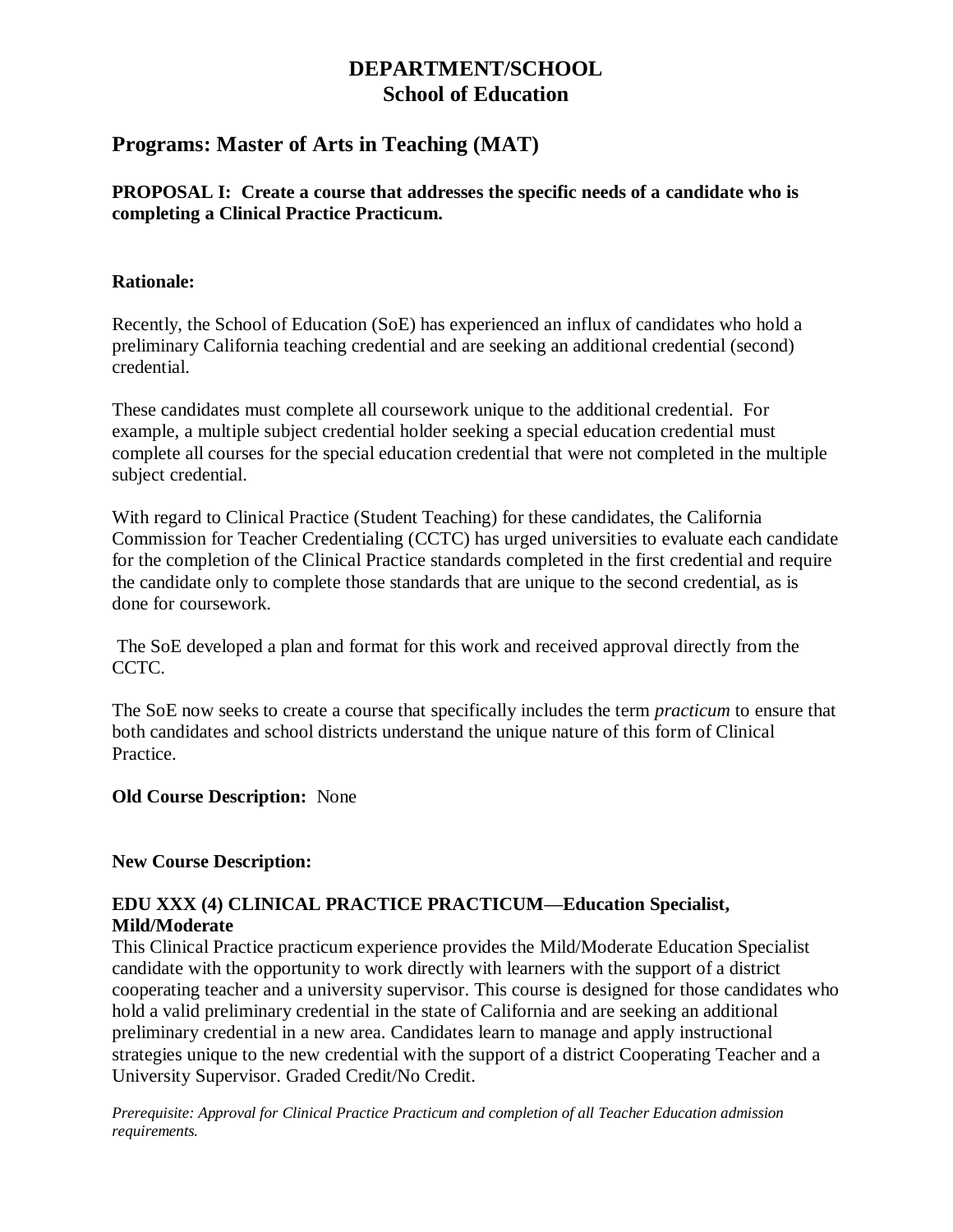## **EDU XXX (4) CLINICAL PRACTICE PRACTICUM—Education Specialist, Moderate/Severe**

This Clinical Practice practicum experience provides the Moderate/Severe Education Specialist candidate with the opportunity to work directly with learners with the support of a district cooperating teacher and a university supervisor. This course is designed for those candidates who hold a valid preliminary credential in the state of California and are seeking an additional preliminary credential in a new area. Candidates learn to manage and apply instructional strategies unique to the new credential with the support of a district Cooperating Teacher and a University Supervisor. Graded Credit/No Credit.

*Prerequisite: Approval for Clinical Practice Practicum and completion of all Teacher Education admission requirements.*

### **EDU XXX (4) CLINICAL PRACTICE PRACTICUM—Single Subject**

This Clinical Practice practicum experience provides the Single Subject candidate with the opportunity to work directly with learners with the support of a district cooperating teacher and a university supervisor. This course is designed for those candidates who hold a valid preliminary credential in the state of California and are seeking an additional preliminary credential in a new area. Candidates learn to manage and apply instructional strategies unique to the new credential with the support of a district Cooperating Teacher and a University Supervisor. Graded Credit/No Credit.

*Prerequisite: Approval for Clinical Practice Practicum and completion of all Teacher Education admission requirements.*

## **EDU XXX (4) CLINICAL PRACTICE PRACTICUM—Multiple Subject**

This Clinical Practice practicum experience provides the Multiple Subject candidate with the opportunity to work directly with learners with the support of a district cooperating teacher and a university supervisor. This course is designed for those candidates who hold a valid preliminary credential in the state of California and are seeking an additional preliminary credential in a new area. Candidates learn to manage and apply instructional strategies unique to the new credential with the support of a district Cooperating Teacher and a University Supervisor. Graded Credit/No Credit.

*Prerequisite: Approval for Clinical Practice Practicum and completion of all Teacher Education admission requirements.*